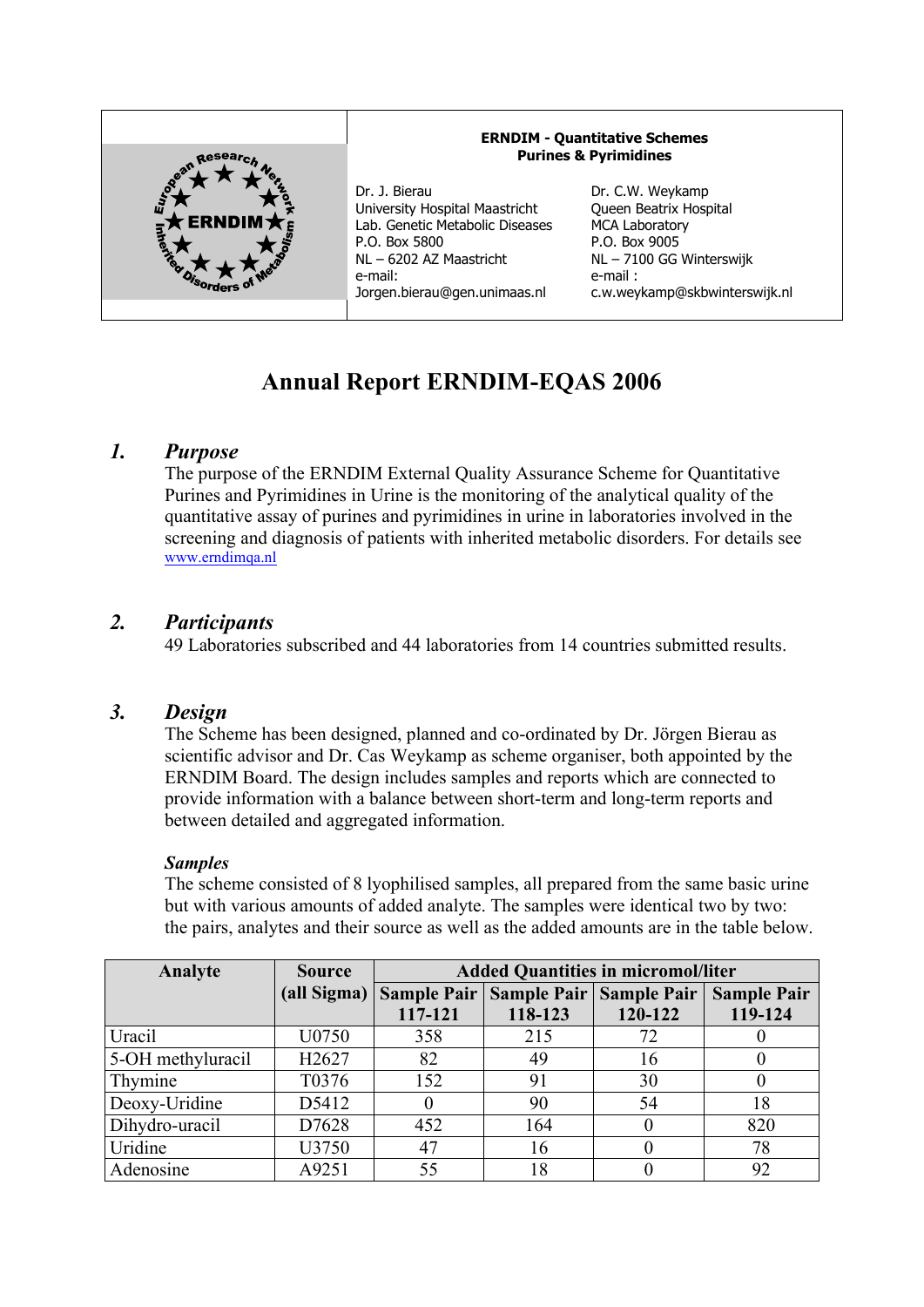| Deoxy-adenosine | D7400              | 83       | 28           |     | 138 |
|-----------------|--------------------|----------|--------------|-----|-----|
| Orotidine       | O9505              | 23       | 8            |     | 39  |
| Hypoxanthine    | H9377              | 44       | 0            | 219 | 131 |
| Xanthine        | X4002              | 53       | $_{0}$       | 267 | 160 |
| Adenine         | A8751              | 13.8     | $\mathbf{0}$ | 69  | 41  |
| Thymidine       | T9250              | 46       | 0            | 230 | 138 |
| Uric Acid       | U2875              | $\theta$ | 180          | 360 | 540 |
| Orotic Acid     | O <sub>2</sub> 875 | 0        | 138          | 83  | 28  |
| Inosine         | I4125              | 0        | 93           | 56  | 19  |
| Guanosine       | G6752              | 0        | 73           | 44  | 15  |
| Deoxy-inosine   | D5287              | 0        | 138          | 83  | 28  |
| Deoxy-guanosine | D7145              | $\theta$ | 91           | 55  | 18  |
| Creatinine      |                    |          |              |     |     |

## *Reports*

All data-transfer, the submission of data as well as the request of reports proceeded via the interactive website www.erndimqa.nl

An important characteristic of the website is that it supplies short-term and long-term reports. Short-term reports are associated with the eight individual specimens, for each of which there has been a specific deadline in the year 2006. Two weeks after the respective deadlines participants could request their reports and as such had eight times up-to-date information on their analytical performance. Although technically not required (the website can work with a delay time zero) a delay time of 14 days has been chosen to enable the scientific advisor to inspect the results and add his comment to the report. Contrary to the fast short-term report is the annual long-term report. The annual report is based on the design-anchored connection between samples which enables to report a range of analytical parameters (accuracy, precision, linearity, recovery and interlab dispersion) once an annual cycle has been completed. The annual report is discussed below.

A second important characteristic of the website is the wide range in aggregation of results which permits labs to make an individual choice for detailed and/or aggregated reports. The most detailed report which can be requested from the website is the "Analyte in Detail" which shows results of a specific analyte in a specific sample (168 such Analyte-in-Detail-reports can be requested in the year 2006 cycle). A more condensed report is the "Current Report" which summarizes the performance of all analytes in a specific sample (8 such Current Reports can be requested in 2006). The highest degree of aggregation has the Annual Report which summarizes the performance of all analytes of all 8 samples (1 such Annual-Report can be requested in 2006). Depending on their position in the laboratory one can choose to have a glance at only the annual report (managers) or at all 168 detailed reports (technicians).

# *4. Discussion of Results in the Annual Report 2006*

In this part the results as seen in the annual report 2006 will be discussed. Subsequently we will regard accuracy, recovery, precision, linearity, interlab CV and crosssectional relations. Please print your annual report from the Interactive Website when you read the "guided tour" below and keep in mind that we only discuss the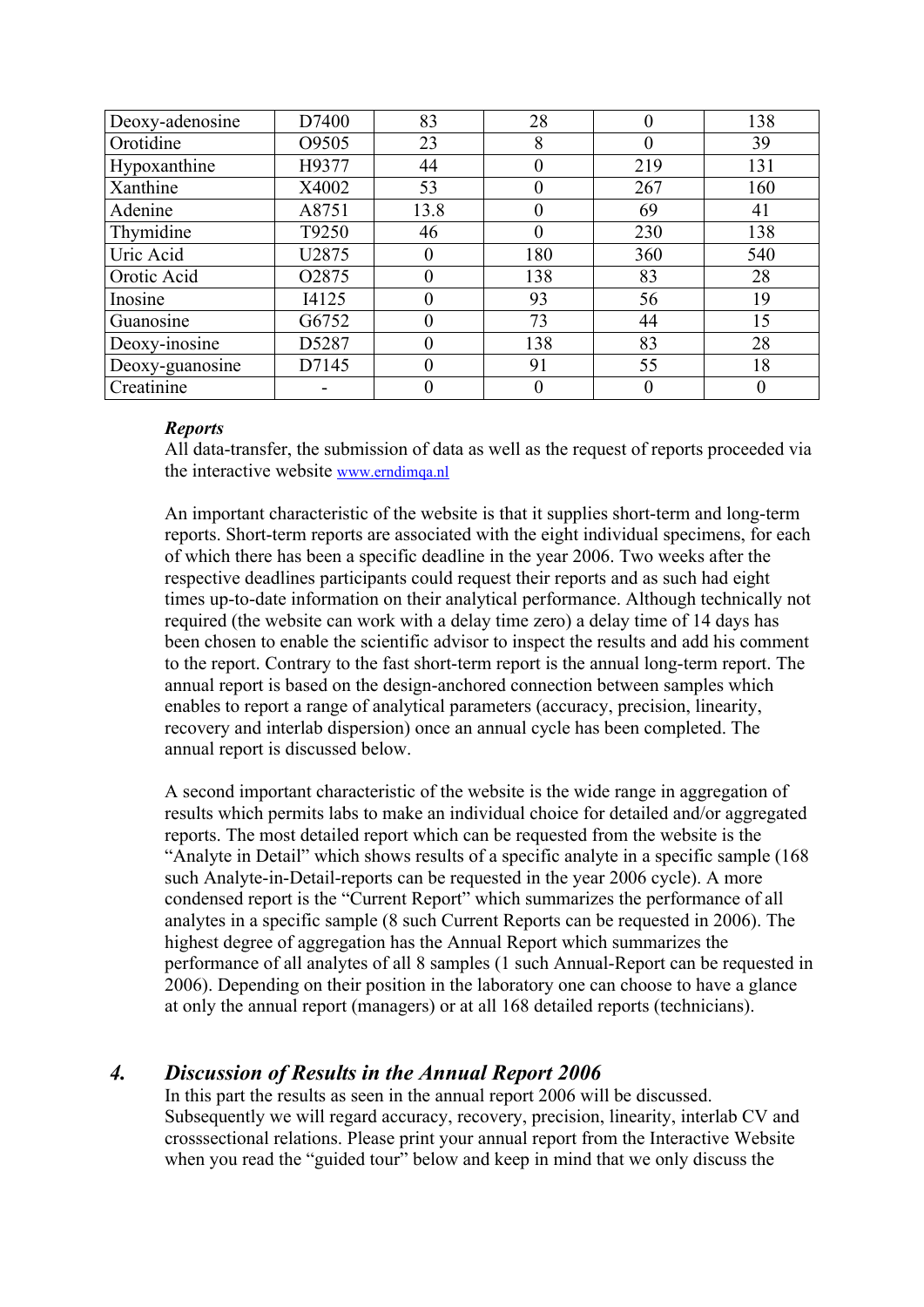results of "all labs": it is up to you to inspect and interprete the specific results of your laboratory.

#### *4.1 Accuracy*

A first approach to describe the accuracy is comparison of your mean outcome in the eight samples with the mean of all labs. This is shown in the columns "your lab" and "all labs" under the heading "Accuracy", respectively. For Adenine the mean of all labs is 28.9 micromol/Liter with which you can compare the mean of your lab.

#### *4.2 Recovery*

A second approach to describe accuracy is the percentage recovery of added analyte. In this approach it is assumed that the recovery of the weighed quantities is the target value. The correlation between weighed quantities as added to the samples (on the xaxis) and your measured quantities (on the y-axis) has been calculated. The slope of the correlation multiplied with 100% is your recovery of the added amounts. Outcome for your lab in comparison to median outcome of all labs is shown in the column "Recovery" in the annual report. For all labs the recovery ranges from 0% for dihydrouracil to 102% for hypoxanthine. The overall recovery is 93% (97% without dihydrouracil). Probably the assay of dehydro-uracil gave rise to problems: only a few labs submitted results and of these most labs could not measure the analyte.

#### *4.3 Precision*

Reproducibility is an important parameter for quality in the laboratory and is encountered in the schemes' design. Samples come in pairs which can be regarded as duplicates from which CV's can be calculated (Intra Laboratory CV as indicator for reproducibility). Outcome for your lab in comparison to the median of all labs is shown in the column "Precision" of the Annual Report. Precision ranges from 3.5% for creatinine to 96.7% for dihydro-uracil. The overall intralab CV is 11.5% (7.5% without dihydro-uracil).

## *4.4 Linearity*

Linearity over the whole relevant analytical range is another important parameter for analytical quality. Again this is encountered in the schemes' design. With weighed quantities on the x-axis and your measured quantities on the y-axis the coefficient of regression ( r ) has been calculated. Outcome for your lab in comparison to the median of all labs is in the column "Linearity" of the annual report. It can be seen that the coefficient of regression ranges from 0.9733 for dihydro-uracil to 0.9986 for guanosine. The overall r is 0.9949.

## *4.5 Interlab CV*

For comparison of outcome for one patient in different hospitals and for use of shared reference values it is relevant to have a high degree of harmonization between results of various laboratories. Part of the schemes' design is to monitor this by calculating the Interlaboratory CV. This, along with the number of laboratories who submitted results, is shown in the column "Data All labs" in the Annual Report. It can be seen that most laboratories submitted results for hypoxanthine (44) whereas only 10 labs assayed dihydro-uracil. The Interlab CV ranges from 6.3% for creatinine to 504.9% for orotidine. The mean Interlab CV for all analytes is 96.8%.